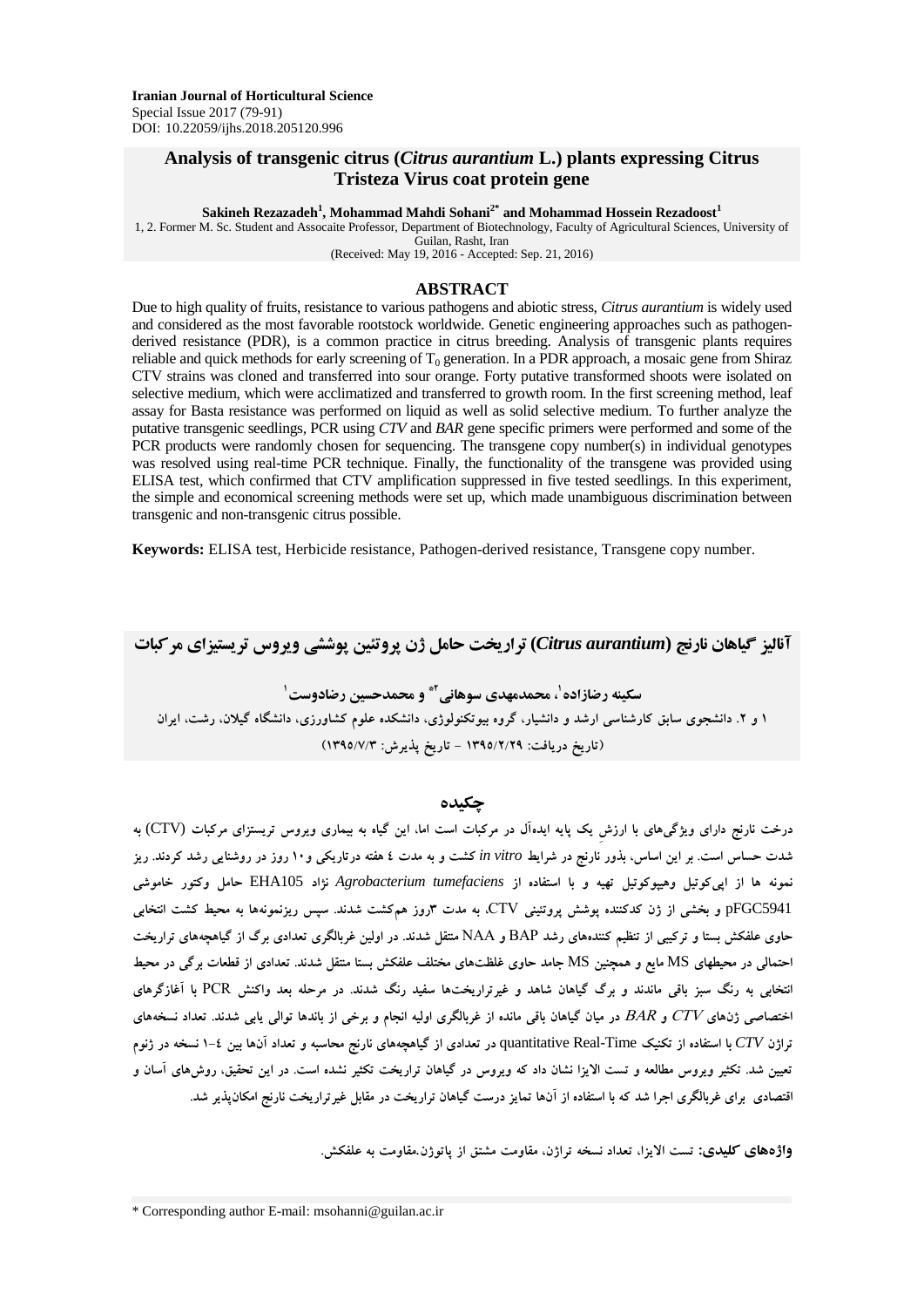# **Introduction**

Citrus is the most extensively grown fruit tree crop, and its 115 million tons annual production represents 25% of the world's fruit production (FAOSTAT database results 2007: http://faostat3.fao.org/home/E). Sour orange (*Citrus aurantium* L.) was the predominant rootstock in most citrusgrowing areas for many years because of its good agronomic attributes, particularly fruit yield, quality, rusticity, and tolerance to various pathogens and abiotic stresses. However, a major weakness is its sensitivity to decline caused by citrus tristeza virus (CTV). CTV, a member of genus *Closterovirus*, is the causal agent of the most economically important viral disease of this crop. CTV produces two main field diseases depending on the isolates: common isolates cause decline and death of most scion varieties grafted on sour orange (*Citrus aurantium* L.) rootstock, whereas highly virulent isolates additionally cause stem pitting on different scion varieties regardless of the rootstock, resulting in reduced vigour, yield and fruit quality. CTV is considered the most serious threat to the citrus industry worldwide (Rocha-Pe˜na *et al*, 1995). Genetic improvement of the sour orange rootstock to overcome its sensitivity to CTV would be desirable, and it remains an important objective for the citrus industry. The expression of coat protein (*CP*) genes in transgenic plants is an example of pathogen-derived resistance (PDR) and has been widely used to develop virusresistant plants (Baulcombe 1996). This closterovirus affects all citrus species and varieties grafted on sour orange, with the exception of lemons (*C. limon*  L. Burm.; Rocha-Pe˜na *et al*, 1995). This has led to the substitution of sour orange with other rootstocks that are resistant or tolerant to CTV.

Improvement of *Citrus* spp. by conventional breeding methods is hampered by various aspects of *Citrus*  biology such as nucellar polyembryony, heterozygosity, sexual incompatibility and long juvenile period of many citrus cultivars (Grosser and Gmitter, 2005). With the recent advances in plant biotechnology, it is possible to introduce exogenous genes in plant genome, using gene transfer techniques. Biotechnological techniques such as cell and tissue cultures and molecular biology have helped breeders to overcome these difficulties. In addition, the hybridization through protoplast fusion and genetic transformation may contribute significantly to avoid these limitations (Mendes-da-Glória et al, 2000). Genetic transformation is a widely employed tool in both basic research and commercial plant breeding programs. Its application requires that transgenes be stably integrated and expressed in the plant genome. Transgenic plants must be characterized at the molecular level because the new DNA is randomly inserted into the plant genome. (Omar *et al*, 2008). Therefore, genetic transformation remains the main alternative in *Citrus* breeding programs such as development of CTV tolerant sour orange plants.

The premise behind DNA introduction into plant cells is the recovery of a phenotype from the activity of foreign gene(s). This phenotype is usually the ultimate goal of transformation but some phenotypes can be difficult to be determined; and additional means of confirming gene presence and function are necessary to determine whether a gene has been successfully introduced and if it is active.

In the present experiment, a number of putative transformed *C. aurantium* seedlings containing CP-25 were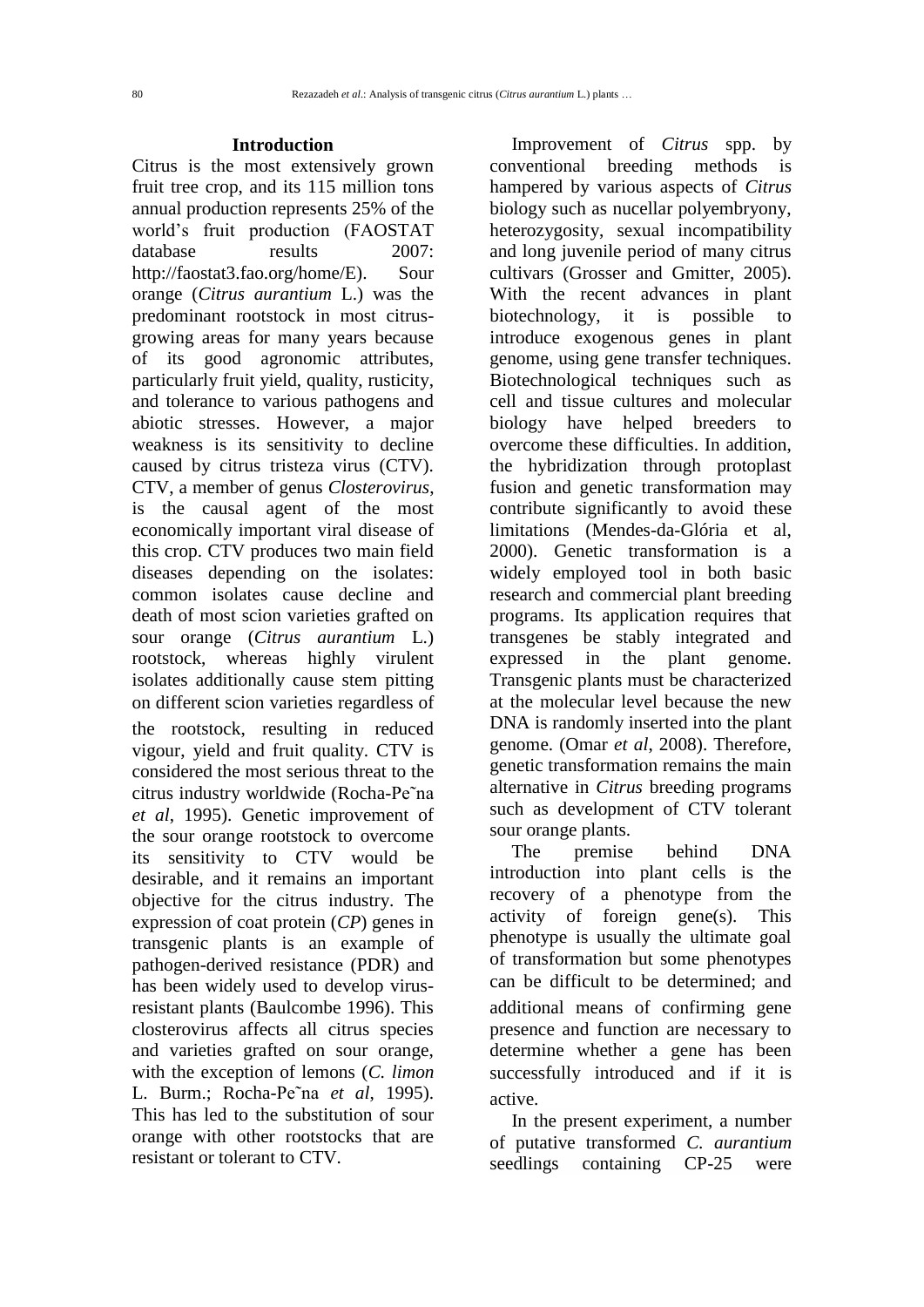generated. The success of genetic transformation process is monitored through the various methods in order to set up simple and effective analysis techniques in woody plants at early generation.

### **Materials and Methods Plant material**

Seeds were extracted from ripe fruits of sour orange (*Citrus aurantium* L.). The seed integument was removed and disinfestations were done in sodium hypochlorite solution (2.5% active chlorine) for 15 minutes followed by three rinses in distilled and sterilized water. The seeds were placed in test tubes (150 x 25 mm) containing 15 ml of MS medium (Murashige and Skoog, 1962) and maintained at  $27 \pm 2$ °C in the dark for four weeks followed by one week in a 16-hour photoperiod (40 μmol  $s^{-1}$ ). Epicotyl segments approximately 1.0-cm-long were collected for the transformation experiments.

#### **Transformation and regeneration**

Transgenic plants of citrus containing the *CTV-CP* gene (*Citrus aurantium* L.) were produced by *Agrobacterium*mediated transformation (Sohani *et al*, 2015). Briefly, *Agrobacterium tumefaciens* strain EHA105 carrying the plasmid of pFGC5941-*CTV* were cultured in solid YEP medium  $(10 g<sup>-1</sup>L)$ 1 peptone,  $10 \text{ g}^{-1}$ L<sup>-1</sup> yeast extract,  $5 \text{ g}^{-1}$ L<sup>-1</sup> 1 sodium chloride,  $15 \text{ g}^{-1}L^{-1}$  agar) containing kanamycin  $(100 \text{ mg}^{-1}L^{-1})$ and rifampicin  $(50 \text{ mg}^{-1}L^{-1})$ , for 48h. A single colony was transferred to a 250 ml Erlenmeyer flask with 50 ml of liquid YEP medium, supplemented with antibiotics and cultivated at 200 rpm at 28°C for 16h. The bacterial suspension was centrifuged at 4800 rpm (5°C/20 min) and resuspended in liquid MS medium (Murashige and Skoog, 1962). Epicotyl-originated explants were

inoculated with *A. tumefaciens* for 20 minutes. Following incubation, explants were blotted dry and plated on cocultivation MS medium containing 30 g  $L^{-1}$  sucrose at 27°C for 72 h at darkness. To induce regeneration the explants were transferred to medium supplemented with 0.25 mg<sup>-1</sup>L<sup>-1</sup> NAA, 2.5 mg L<sup>-1</sup> benzylaminopurine (BAP) and different concentrations of bialaphos  $(1\n-10 \text{ mg}^{-1})$ L  $<sup>1</sup>$ ), which is the main ingredient of Basta</sup> herbicide. To control the bacterial growth,  $250 \text{ mg}^{-1}$ L<sup>-1</sup> vancomycin and  $500$  $mg^{-1}L^{-1}$  cefotaxime were used. Explants were subcultured every 2 weeks.

To adapt with environmental condition, the regenerated shoots were transferred to pots containing 1:1:1 ratio of vermicompost, peat moss, and vermiculite, kept under 28°C for 16 h photoperiod.

#### **Citrus leaf assay with basta**

Three healthy green leaves about 1 cm long were excised from each plant and embedded into media. The medium was composed of MS salts (Murashige and Skoog, 1962),  $0.5 \text{ mg}^{-1}L^{-1}$  6-BA  $(6$ -benzylaminopurine),  $1 - 10$  mg<sup>-1</sup>L<sup>-1</sup> bialaphos, which is the active ingredient of Basta herbicide (Bayer, crop science), and  $8 \text{ g}^{-1}$ L<sup>-1</sup> agar. The assays were kept at  $24^{\circ}$ C under a 16 h/8 h light/dark regime. In liquid culture, MS medium with the same Basta concentrations was used. Citrus regenerants were assayed with different concentrations of bialaphos (1-  $10 \text{ mg}^{-1}$ L<sup>-1</sup>), which is the active ingredient of Basta herbicide.

### **PCR analyses**

Genomic DNA was isolated from the leaves of control and putative transgenic plants following the method described by Dellaporta *et al* (1983), with required modifications.

Integration of transgenes in the putative transformants was confirmed by PCR of *CTV-CP* and *BAR* genes.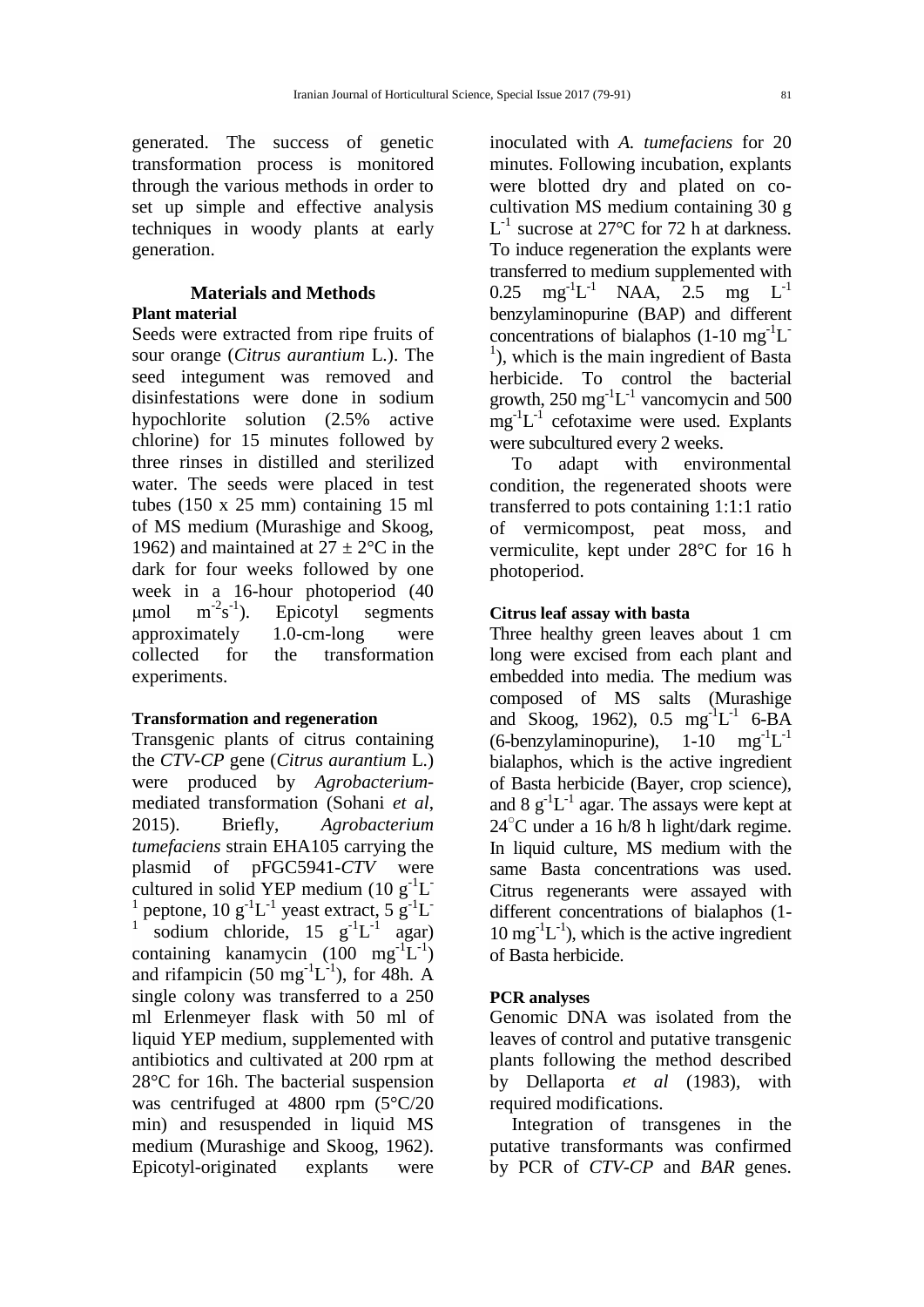Amplifications were performed in 25 µl reactions containing 10 mM Tris–HCl (pH 9.0), 50 mM potassium chloride, 1.5 mM magnesium chloride, 200 mM of each dNTPs, 75 ng upstream 5′- TGC TGC TGA GTC TTC TTT CG-3´ and downstream 5′- GCT CTA GAA GTC TCT GTT CAA TGC CGC G-3´ *CTV-CP* gene specific primers, 25 ng of template DNA and 2 units of Taq DNA polymerase, following standard protocols. For *BAR* gene amplification the forward 5′- GAC TTC AGC AGG TGG GTG TA-3´ and reverse 5′- CAA CGC CTA CGA CTG GAC G-3, gene specific primers were used in similar reactions. Reactions were carried out in a Bio-Rad cycler. The PCR reactions were set up at the following temperature profile: pre-incubation at 94  $\degree$ C for 3 min, leading to 35 cycles of melting at 94<sup>°</sup>C for 1 min, annealing at 55<sup>°</sup>C for 1 min and synthesis at  $72^{\circ}$ C for 1 min, followed by an extension at  $72^{\circ}$ C for 5 min. Two ul of the amplified product was analyzed on a 0.8% agarose gel.

#### **Inoculation of the citrus plants with CTV**

Two leaf discs which contained contain phloem were used as inoculum tissue and grafted in a way that cut surfaces of phloem tissue of donor and receptor plants were in a good contact (Roistacher, 1991). The greenhouse temperatures were set at the maximum of 24-28°C during the day and the minimum of 17-21°C at night for all tristeza and seedling-yellows indexing. Temperature control is especially important when checking for mild isolates. Relative humidity was kept between 60-80%. First symptoms were observed three to five weeks later (the end of first or second growth flush)

#### **ELISA analyses**

Immunodetection was performed using double antibody sandwich enzymelinked immunosorbent assays (DAS-

ELISAs), which reacted with polyclonal antibody against *CTV-CP* (Bioreba, Switzerland) as the primary antibody, and goat anti-mouse IgGs (Boehringer-Mannheim) which conjugated with alkaline phosphatase as the secondary antibody. Virus accumulation was estimated by Indirect ELISA (Converse and Martin, 1990). Absorbance was measured at 490 nm. The extracts from transgenic limes carrying the *CTV-CP*  gene inoculated with SD6 and Lan virus isolates (CTV gene bank, Ramsar Citrus Institute, Ramsar, Iran). The extracts from negative non-transformed plants and positive control were included in the experiment as well. A plant was considered infected when the absorbance values at 405 nm were at least twice those of non-inoculated control plants.

### **Quantitative gene expression of CTV gene by quantitative real time-PCR**

Transcription levels of *CTV-CP* gene were monitored using quantitative real time-PCR (RT-qPCR; Kariola *et al*, 2005). 1 μl of  $10X$  diluted cDNA derived from samples was amplified in each PCR reaction, which was comprised of 10 μl of SYBR® Green RT-PCR reagent (Bioneer), 3 μl of forward and reverse primers (4 μM concentration) and 3 μl water. The amplification was performed in a CFX cycler system (Bio-Rad). The thermal cycler was programmed as follows: Initial activation step for 15 min at 95ºC followed by 45 cycles of 30s at 95ºC, 30s at 60ºC and 30s at 72ºC. The melting curve was used to obtain optimal temperature for data acquisition. Sequencing was done from both directions to confirm the size and identity of the PCR product. A dilution series of  $10^{-7}$  to  $10^{-1}$  copies per μl was prepared from original solutions and used as standard. In each qPCR experiment three replicates of each of seven standard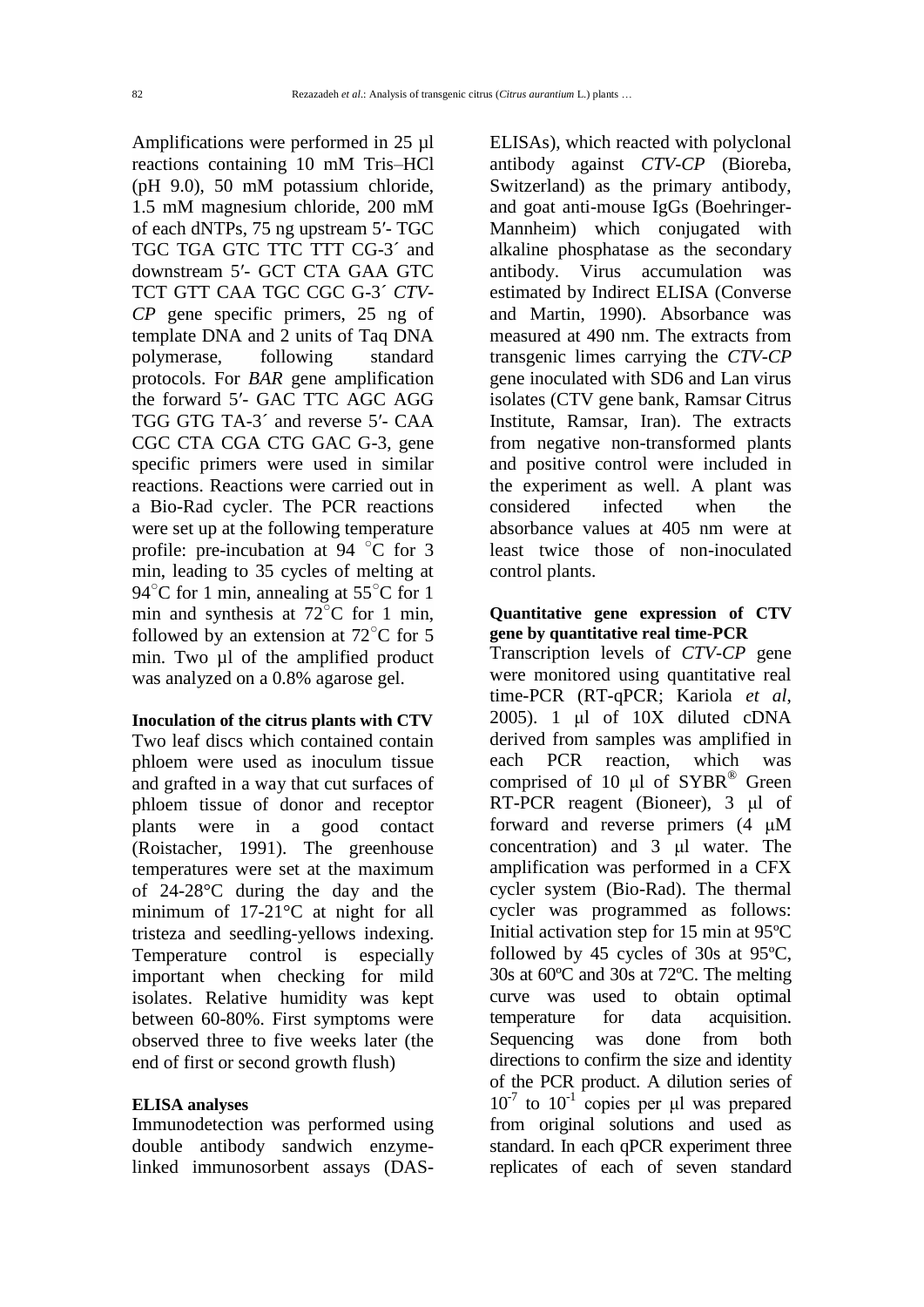concentrations together with two "no template" control ("no SYBER" and "no DNA") were included.

The Primer3 (http://www.ncbi.nlm. nih.gov/tools/primer-blast/) was used to design the gene specific primer for control and *CTV-CP* gene. A pairs of primers for *Actin* gene including 5'- GAG TTC TTC ACG CGA TAC CTC CA-3' and 5'-GAC CAC CTT TAT TAA CCC CAT TTA CCA-3' were used as internal control as a forward and reverse, respectively, in order to calculate an RT-PCR normalization factor (NFn, *n* = 3; Vandesompele *et al*, 2002).

### **Transgene copy number determination by real-time PCR**

To analyze the integrity of the p25 CP expression cassette and to estimate the copy numbers of the *CTV-CP*  transgene, Real-time PCR assays were performed.

A serial dilution of plasmid DNA of the known quantity was prepared. The entire mass of a single plasmid molecule (plasmid plus insert) was calculated using equation 1:

$$
m = (n) \quad \left( .096e - 21 \frac{g}{bp} \right)
$$

where,  $n=$  entire plasmid size;  $m=$  mass. A standard curve was generated, with the logarithm of the initial copy number of the standard plotted along x-axis and their respective CT values plotted along y-axis (Figure 6).

The starting quantity of citrus gDNA concentration (A) in each unknown PCR reaction was calculated by interpolation in to a standard curve. Based on equation for linear regression:  $[y = mx + b, or C_T=$ m (log quantity) + b], equation A was used to determine the quantity of an unknown sample: A: Quantity  $(np) = e$  $(C_T-b)/m$ ; Where, b =intercept; m=Slop. Since one set of citrus genome quantity is equal to  $4.033211558 \times 10^{-4}$  ng (B), the total number of starting sour orange chromosome set (C) in a template DNA is

equal to: A/B. The starting quantity of fragment that amplified in PCR cycles was calculated using equation 2:

$$
DNA(ng) = 10 \frac{CT - b}{m}
$$
  
N<sub>0</sub> (1+E)<sup>CT+1</sup>; XCT = X<sub>0</sub>(1+E)<sup>CT</sup>.

It is crucial in this technique to amplify the standards in parallel with the samples every time the experiment is performed.

# **Results and Discussion**

**Determination of transformation efficiency** As a result of transformation the highest percentage of responsive explants was 90% that obtained from regeneration medium supplemented with 2.0 mg  $L^{-1}$ 6-benzylaminopurine (BAP) in combination with the  $0.25 \text{ mg}^{-1}L^{-1}$ Naphthaleneacetic acid (NAA) treatment in MS selection medium (Figure 1B), which confirm the previous results presented by Sohani *et al*. (2015) and Rezadoost *et al.* (2013). One of the advantages of the current protocol is regeneration of explants through direct organogenesis which avoid callus phase and consequently somaclonal variation.

To adapt with environmental condition, the regenerated shoots were transferred to the growth chamber to further analyze the transgene integration (Figure 1C).

After 4 months growing in the growth chamber, all putative transgenic plants showed a normal phenotype, identical to that of control nontransgenic sour orange plants.

#### **Citrus leaf assay with bialaphos**

A few days after placing leaf segments in liquid medium containing  $1-10$  mg. $l^{-1}$ bialaphos, non-transgenic leaves showed yellowing. The whole tissue of the explants became uniformly bleached after three and seven days with 10 and 3  $mg^{-1}L^{-1}$  bialaphos, respectively (Figure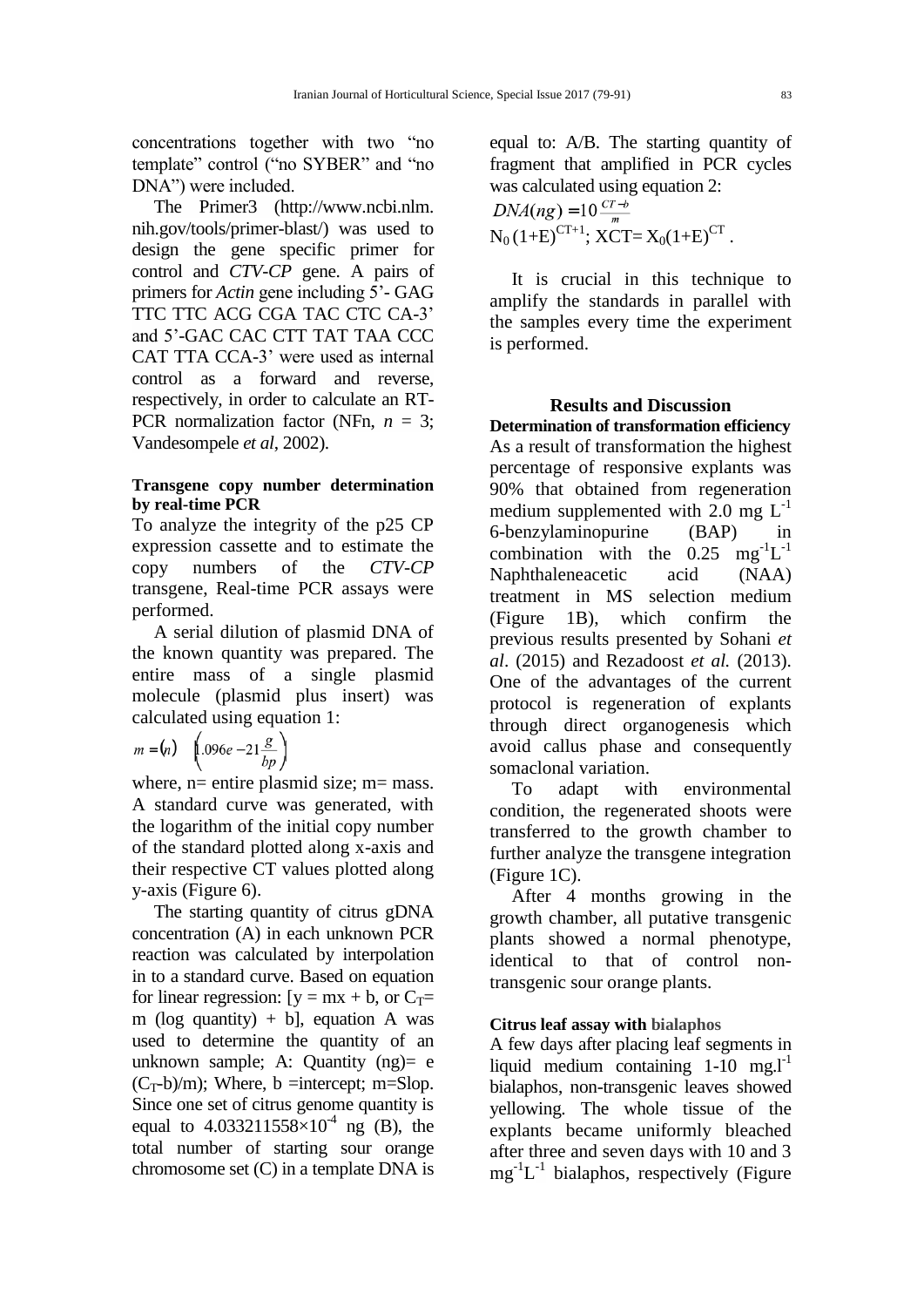2). The higher herbicide concentration the sooner leaf segments bleached. Lower concentrations of bialaphos, even the 1  $mg^{-1}L^{-1}$  concentration, also resulted in yellowing and bleaching of the non-transgenic leaves after two weeks, but a concentration above 3 mg  ${}^{1}L^{-1}$  appeared to be optimal for the assay. Transgenic leaf segments remained completely healthy and green in the first week (Figure 2), and largely or visibly green for up to four weeks.



Figure 1. Sour orange (*C. aurantium*) transformation procedures. Epicotyloriginated explants (A); adventitious shoot formation (B) and acclimatized putative transgenic seedlings (C).



Figure 2. Leaf assay for bialaphos resistance in liquid medium. Citrus leaves, after seven days on 5 mg $^{-1}L^{-1}$  bialaphos (active ingredient of Basta herbicide) in liquid medium. The samples 1-4 are defined as transgenic plants and sample 5 is defined as non-transgenic plant. Yellow and bleached non-transformed leaves were observed seven days after incubation in the liquid selective medium.

The reactions of citrus leaves in solid MS selection medium which contained different concentrations of bialaphos were similar to cultures in liquid medium (Figure 3).



Figure 3. Leaf assay for bialaphos resistance in solid medium. Citrus leaves, after seven days on 5  $mg^{-1}L^{-1}$  bialaphos in solid MS selection medium. Non-transgenic controls (1) showed yellowing and Transgenic leaves (2 and 3) remained green during the course of the experiment.

As a result of leaf assay in liquid and solid selective media, some of the genotypes including A, B, C, Q, and H showed resistance and were chosen for further analysis.

Identification of transgenic plants instantly after the transformation process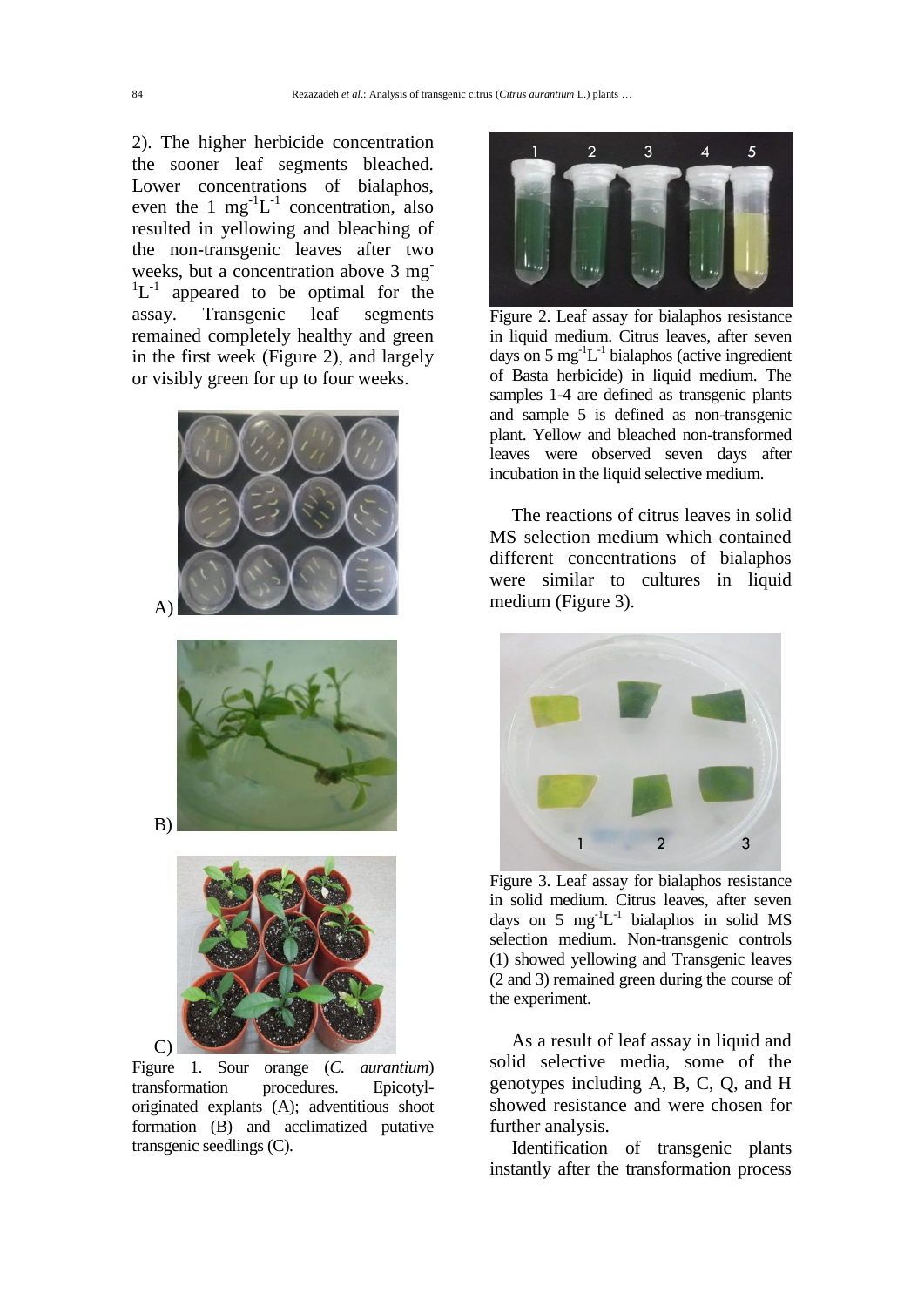usually involves time-consuming, laborious and often expensive procedures, such as Southern or Northern hybridization, dot blot analysis, enzymatic assays or polymerase chain reaction (PCR). Leaf assay is a simple method for early and quick screening of a large transgenic population of citrus plants expressing the phosphinothricin acetyl transferase (PAT) resistance gene, *BAR* (Murakami *et al*, 1986). The leaf assay method described above clearly discriminates between transgenic (with the selectable marker genes *bar*) and nontransgenic plants. This method does not require sterile technique. Instead, it requires minimal use of chemicals and plant tissues, and causes no lasting harm to the plants. It is therefore mostly appropriate for initial screening of large primary transformants and dramatically reduces the numbers of segregating population. A similar method could be applicable to other plant species transformed using *BAR* as the selectable marker genes.

Here, we report a leaf assay method for screening transgenic citrus plants

expressing the phosphinothricin acetyl transferase (PAT) resistance gene, *BAR*, which is one of the most widely used selectable marker genes for plant transformation (Miki and McHugh, 2004). Such a very simple leaf assay could rapidly and reliably identify any transgenic citrus plants expressing the *BAR* resistance gene.

# **Integration of transgene in putative transformants**

The putative transgenic basta-resistant plants were tested for the presence of transgene, including marker genes, using PCR with gene specific primers. Integration of *CTV-CP* transgenes in the genome of putative citrus transformants was ascertained for some genotypes. The expected amplified product was ~450bp obtained from some; however, no product was detected in nontransformed control and no-template control samples (Figure 4).

Amplification of *BAR* transgene was confirmed by the production of a ~99bp size band for some of the genotypes (Figure 5).



Figure 4. PCR analysis in putative  $(T_0)$  transgenic citrus lines for the integration of *CTV-CP* gene. 1-13: Putative transgenic genotypes; NTC: No template control; N: non-transformed control plant; M: molecular marker.



Figure 5. PCR analysis in putative  $(T_0)$  transgenic citrus lines for the integration of *BAR* gene. 1-9: Putative transgenic genotypes; NTC: No template control; N: non-transformed control plant; M: molecular marker.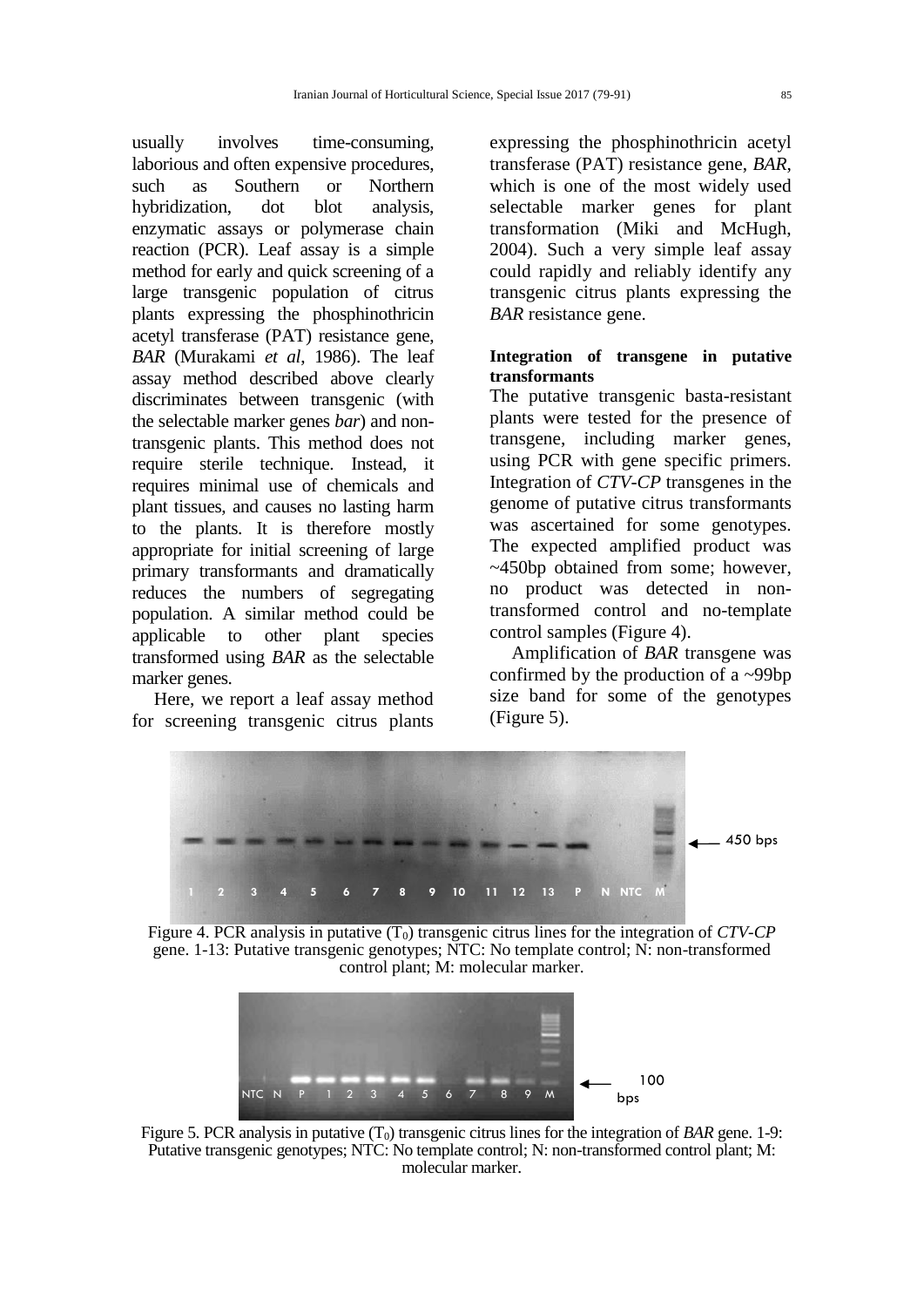Two samples from each *BAR* and *CTV-CP* PCR products were isolated and sequenced from both directions (Bioneer, South Korea). Blast search technique confirmed that the products were genuine. Moreover, Blast search technique showed that the mosaic *CTV-CP* gene has similarity with about 100 virus isolates, including 10 Iranian ones, in over 23 nucleotides.

Lack of *Agrobacterium* contamination in the putative transgenic regenerated shoots was confirmed by PCR using genes specific primers for Kanamycin gene that is located outside T-DNA region using 5'-ATG TTG CTG TCT CCC AGG TC-3'and 5'-GAA AGC TGC CTG TTC CAA AG-3'as forward and reverse primers, respectively.

Although PCR is a fast and sensitive method, it is susceptible to crosscontamination and the reaction conditions

often need to be carefully optimized (Wong & Medrano, 2005).

## **Transgene copy number determination by Real-Time PCR**

To quantify target DNA using real-time PCR, primers and PCR conditions were optimized. A standard curve was generated. The experiment was performed with known amount of diluted DNA from  $10^{-1}$ - $10^{-7}$  copies of CTV in order to generate a standard curve (Figure 6). The correlation coefficient  $(R^2)$  value was 1.000. The  $C_T$  values ranged from 25-32 cycles. The correlation between the amount of DNA used as a template in the beginning of PCR reaction and the  $C_T$ value during amplification was linear. As a result, the standard curve was used to calculate the amount of DNA in unknown transgenic samples (Figure 6).



Figure 6. Absolute quantification using a standard curve. To determine the copy number of *CTV*-*CP* in unknown samples of A, B, C, H and Q; 10-fold dilution of a known concentration of template  $(10^2 - 10^7)$  copies of plasmid plus insert) were assayed with the five unknown samples in the same run using a SYBR Green I assay specific to *CTV*-*CP*. The regression line from the dilution curve was used to determine the copy number of the unknown samples. All standard dilutions and unknown samples were assayed in triplicate Bio-Rad real-time PCR detection system. Standard curve with the logarithm of the initial copy number of the standards are plotted along the X-axis and their respective  $C_T$  values are plotted along the Y-axis.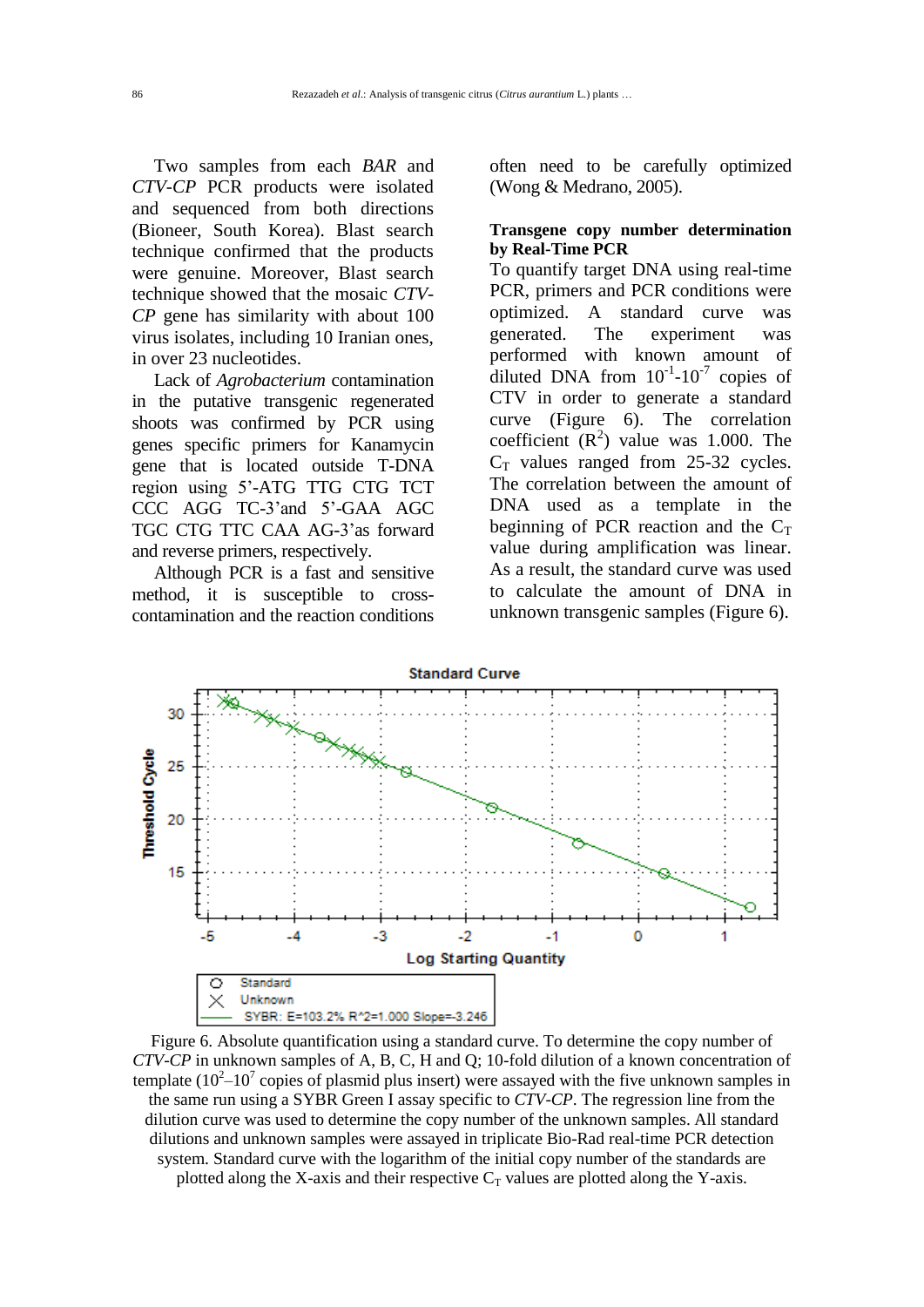A dissociation curve was generated by Bio-Rad software and has been used for product differentiation following PCR reactions. A single strong and consistent melting temperature was observed in almost all samples except NTC and wild type (non-transgenic) DNA samples.

The  $C_T$  values and the calculated copy numbers using standard curve are given for a limited number of genotypes in Table 1. There were 1-4 copies of *CTV*-*CP* in transgenic citrus plants. No amplification was recorded in the wild type citrus plant DNA.

The Southern blot analysis requires relatively large amounts of DNA, and thus a large amount of transgenic plant material, which is not available at the early seedling stage. Furthermore, in the case of restriction site loss or concatamers the number of bands does not correspond to the copy number (Miyao *et al.*, 2003). Unlike the traditional hybridization-based methods, qPCR assay allows more samples to be analyzed in a shorter time (Huang *et al*., 2011).

While multiple copies of the transgene are useful for over-expression experiments, multiple copies of DNA integrated into one or more chromosomal locations affects the level and stability of gene expression sometimes resulting in transgene silencing (Iyer et al., 2000; James et al., 2002). Tang et al. (2007) reported posttranscriptional gene silencing in

transgenic lines with more than three copies of T-DNA, but not in transgenic lines with only one copy of T-DNA. However, Craig et al. (2005) found no relationship between the number of transgene insertions and the expression level, suggesting that multiple insertions had little or no effect on transgene expression.

To date, qPCR technology has been applied to analyze copy number of transgenic plants, including soybean and peanut (Schmidt and Parrott, 2001), tomato (Mason *et al*, 2002), maize Shou *et al*, 2004), rapeseed (Weng *et al*, 2004), wheat (Doshi *et al*, 2007), tobacco (Subr *et al*, 2006), cotton (Yi *et al*, 2008), citrus (Omar *et al*, 2008), grape (Costa *et al*, 2009) and cassava (Beltran *et al*, 2009).

## **Transgenic sour orange plants showed different levels of** *CTV-CP* **expression**

The expression of *CTV-CP* gene was investigated by DAS-ELISA test. DAS-ELISA confirmed negligible expression of the *CTV-CP* in some transgenics (e. g. A, C, H and Q plants; Figure 7).

Variable levels of *CTV-CP* expression among the transgenic lines will allow studying the effect of CP accumulation in protection against CTV. Furthermore, lines without detectable protein expression could be of interest if they transcribe *CTV-CP* mRNA, since RNA mediated resistance is a highly efficient mechanism against viral infections (Baulcombe, 1996).

| Table 1. Determination of the absolute transgene copy number of $(TV-CP)$ in unknown C.             |
|-----------------------------------------------------------------------------------------------------|
| <i>aurantium</i> samples A, B, C, H and Q using the absolute quantification method. The equation of |
| the linear regression line shown in Figure 6 was used to calculate the copy number of the           |
| unknown camples                                                                                     |

| <u>ummown sumples</u> |                                   |                    |             |        |              |                      |  |
|-----------------------|-----------------------------------|--------------------|-------------|--------|--------------|----------------------|--|
|                       | $D/C$ OR $\sim$ transgene copy No |                    |             |        | $\mathbf{C}$ | <b>Plant Samples</b> |  |
|                       |                                   | $1.93\times10^{5}$ | 94688.80928 | 38.19  | 30.05        | A                    |  |
|                       |                                   | $5.91\times10^{5}$ | 112689.3528 | 45.45  | 28.35        | B                    |  |
|                       |                                   | $1.05\times10^{5}$ | 47865.08152 | 19.305 | 30.51        |                      |  |
|                       | 4                                 | $2.96\times10^{6}$ | 323315.5467 | 130.4  | 25.68        | H                    |  |
|                       |                                   | $1.68\times10^{6}$ | 244718.1324 | 98.7   | 26.48        |                      |  |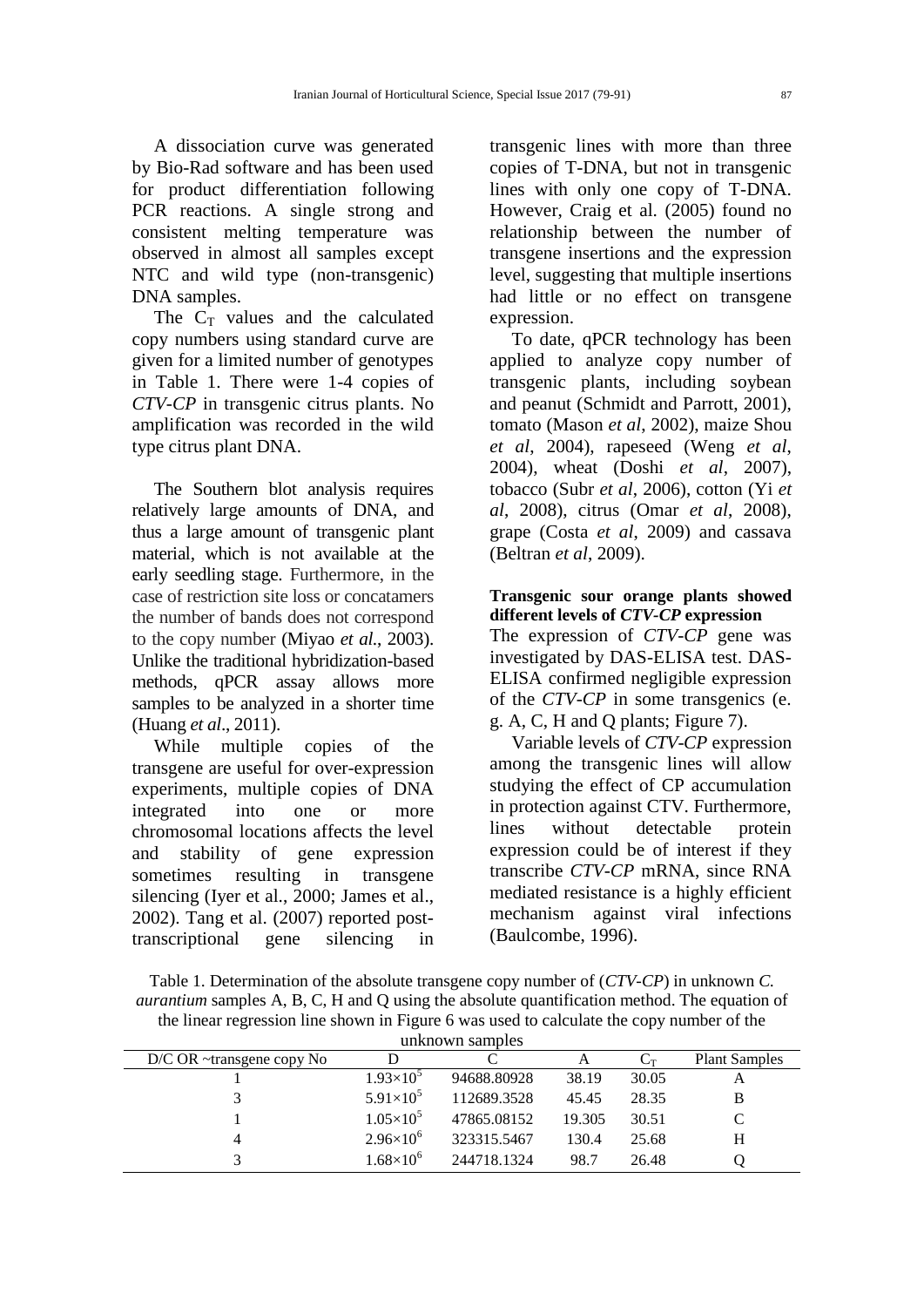

Figure 7. Protein expression analyses of 4 transgenic limes carrying the *CTV- CP* gene construct. DAS-ELISA reacted with polyclonal antibody against *CTV-CP* (Bioreba, Switzerland). Absorbance was measured at 490 nm. Wells 5-8 contained extracts from transgenic limes (A, C, H, Q, respectively) carrying the *CTV-CP* gene that was inoculated with SD6 and Lan virus isolates (CTV gene bank, Ramsar Citrus Institute, Ramsar, Iran). Well 9 had extract from negative non- transformed plant and wells 10-12 included positive control.

DAS-ELISAs combine the specificity of antibodies with the sensitivity of simple enzyme assays, by using antibodies or antigens coupled to an easily-assayed enzyme. ELISAs can provide a useful measurement of antigen or antibody concentration.

### **REFERENCES**

- 1. Baulcombe, D. C. (1996). Mechanisms of pathogen-derived resistance to viruses in transgenic plants. *Plant Cell,* 8, 1833-1844.
- 2. Beltra´n, J., Jaimes, H., Echeverry, M., Ladino, Y. & Lo´pez, D. (2009) Quantitative analysis of transgenes in cassava plants using real-time PCR technology. *In Vitro Cellular & Developmental Biology*, 45, 48-56.
- 3. Chabirand, A., Anthoine, G., Fax, A. & Laurenson, L. (2016) Quality assurance for molecular testing in plant health In: N. B., Fera, J. T. Fera, R. M. Fera (Ed), *Molecular Methods in Plant Disease Diagnostics Principles and Protocols*, pp. 173-193.

The test is highly sensitive, which comes from the enzyme as a reporting group. By ELISA, a tracer of the antigen or antibody is achieved in the cell or subcellular level; also, antigen or antibody quantification can be done in the microgram or even nanogram levels. The test has a high specificity due to its ability to distinguish the target virus from other organisms, whether related or not (Chabirand *et al*., 2016).

It has been widely reported that engineered resistance to viruses requires the production of numerous independent transformants to be able to select at least one with the appropriate level of gene expression to achieve efficient resistance (Fuchs & Gonsalves, 1995; Scorza *et al*., 1994; Tricoli *et al.,* 1995).

#### **Conclusions.**

The screening of putative transgenic citrus on liquid and solid selective medium containing Basta herbicide was founded to be a straightforward technique in discriminating between transgenics and non-transgenics individuals. In addition, Real-time PCR made it possible to determine transgene copy number(s) with a limited quantity of sample in a relatively short time.

### **Acknowledgment.**

We would like to thank Dr. Banihashemian, Ramsar Citrus Research Institute, for providing facilities for ELISA tests.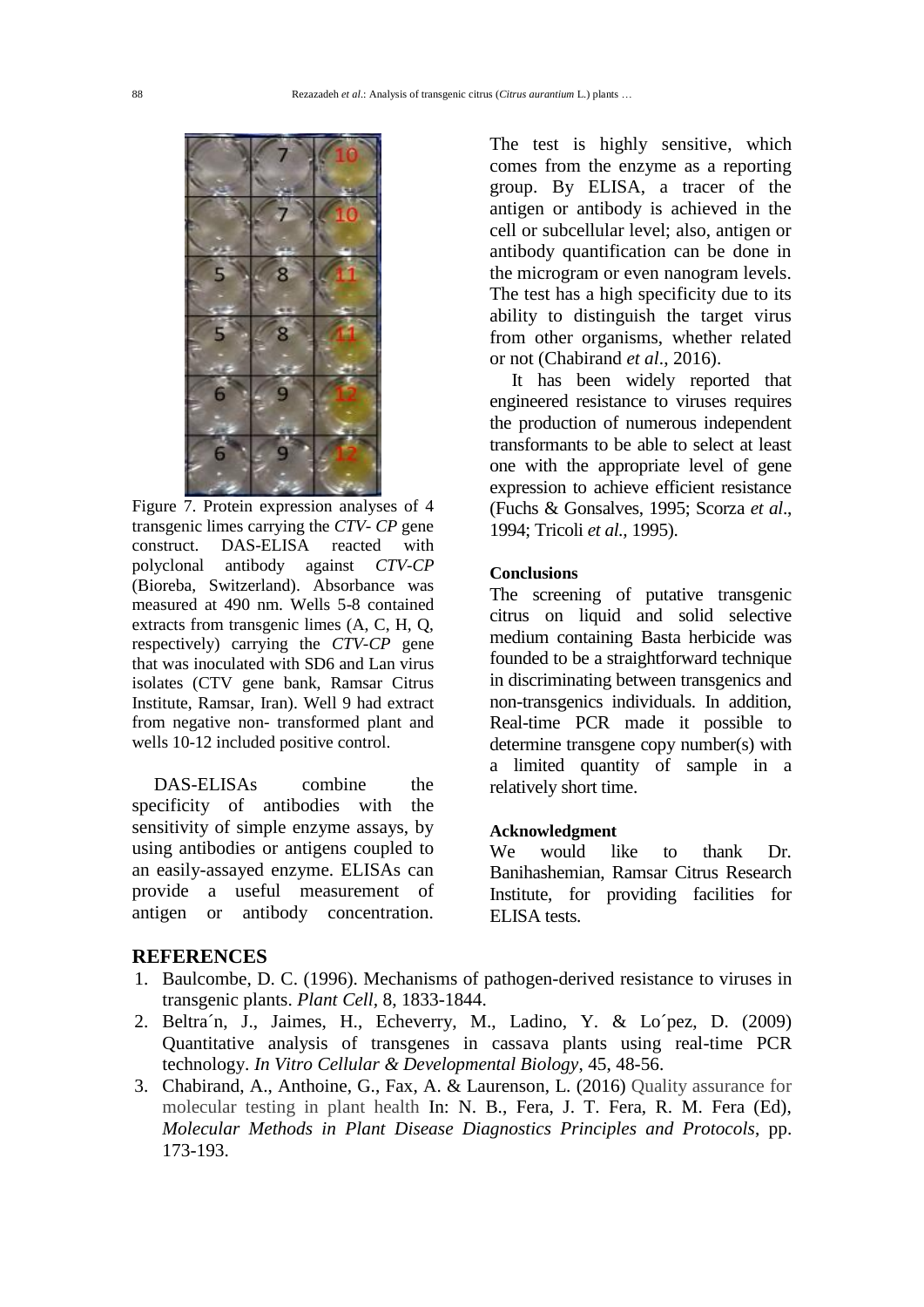- 4. Converse, R. H. & Martin, R. R. (1990). ELISA methods for plant viruses. In: R.O. Hampton, E.M. Ball, S.H. De Boer (Ed), *Serological methods for detection and identification of viral and bacterial plant pathogens*. (pp.179-196) APS Press, USA.
- 5. Costa, L. D., Vaccari, I., Mandolini, M. & Martinelli, L. (2009). Elaboration of a Reliable strategy based on real-time PCR to characterize genetically modified plantlets and to evaluate the efficiency of a marker gene removal in grape (*Vitis* spp.). *Journal of Agricultural and Food Chemistry*, 57(7), 2668-77.
- 6. Doshi, K. M., Eudes, F., Laroche, A. & Gaudet, D. (2007). Anthocyanin expression in marker free transgenic wheat and triticale embryos. *In Vitro Cellular & Developmental Biology - Plant*, 43, 429-435.
- 7. Craig, W., Gargano, D., Scotti, N., Nguyen, T. T., Lao, N. T., Kavanagh, T. A., Dix, P. J. & Cardi, T. (2005). Direct gene transfer in potato: a comparison of particle bombardment of leaf explants and PEG mediated transformation of protoplasts*. Plant Cell Reports,* 24, 603-611.
- 8. Dellaporta, S. L., Wood, J. & Hicks, J. B. (1983). A plant DNA minipreparation: version II. *Plant Molecular Biology Reporter*, 1, 19-21.
- 9. FAOSTAT database results. (2007). http://apps.fao.org/ lim500/nph-wrap.pl
- 10. Fuchs, M. & Gonsalves, D. (1995). Resistance of transgenic hybrid squash ZW-20 expressing the coat protein genes of zucchini yellow mosaic virus and watermelon mosaic virus to mixed infections of both potyviruses. *Nature Biotechnology*, 13, 1466-1473.
- 11. Grosser, J. W. & Gmitter, F. G. (2005). Applications of somatic hybridization and cybridization in crop improvement, with citrus as a model*. In Vitro Cellular and Developmental Biology-Plant,* 41, 220-225.
- 12. Huang, Y., Yin, X., Zhu, C., Wang, W., Grierson, D., Xu, C. & Chen, K. (2011), Standard Addition Quantitative Real-Time PCR (SAQPCR): A Novel Approach for Determination of Transgene Copy Number Avoiding PCR Efficiency Estimation. PLOS, 8(1), e53489.
- 13. Iyer, L. M., Kumpatla, S. P., Chandrasekharan, M. B. & Hall, T. C. (2000). Transgene silencing in monocots*. Plant Molecular Biology*, 43, 323-346.
- 14. James, V. A., Avart, C., Worland, B., Snape, J. W. & Vain, P. (2002). The relationship between homozygous and hemizygous transgene expression levels over generations in populations of transgenic rice plants. *Theoretical and Applied Genetics*, 104, 553-561.
- 15. Kariola, T., Brader. G., Li, J. & Palva, E. T. (2005). Chlorophyllase 1, a damage control enzyme, affects the balance between defense pathways in plants. *Plant Cell*, 17, 282-294.
- 16. Mason, G., Provero, P., Vaira, A. M. & Accotto, G. P. (2002). Estimating the number of integrations in transformed plants by quantitative real-time PCR. *BMC Biotechnology*, 2, 20.
- 17. Miyao, A., Tanaka, K., Murata, K., Sawaki, H., Takeda, S. et al. (2003) Target site specificity of the Tos17 retrotransposon shows a preference for insertion within genes and against insertion in retrotransposon-rich regions of the genome. *Plant Cell*, 15, 1771-1780.
- 18. Murakami, T., Anzai, H., Imai, S., Saoh, A., Nagaoka, K. & Thompson, C. J. (1986). The bialophos biosynthetic genes of *Streptomyces hygroscopicus*: molecular cloning and characterization of gene cluster. *Molecular Genetics and Genomics*, 205, 42-50.
- 19. Mendes-Da-Gloria, F. J., Mourao Filho, F. A. A. & Mendes, B. M. J. (2000). Caipira sweet orange rangpur lime: a somatic hybrid with potential for use as rootstock in the Brazilian citrus industry*. Genetics and Molecular Biology*, 23, 661-665.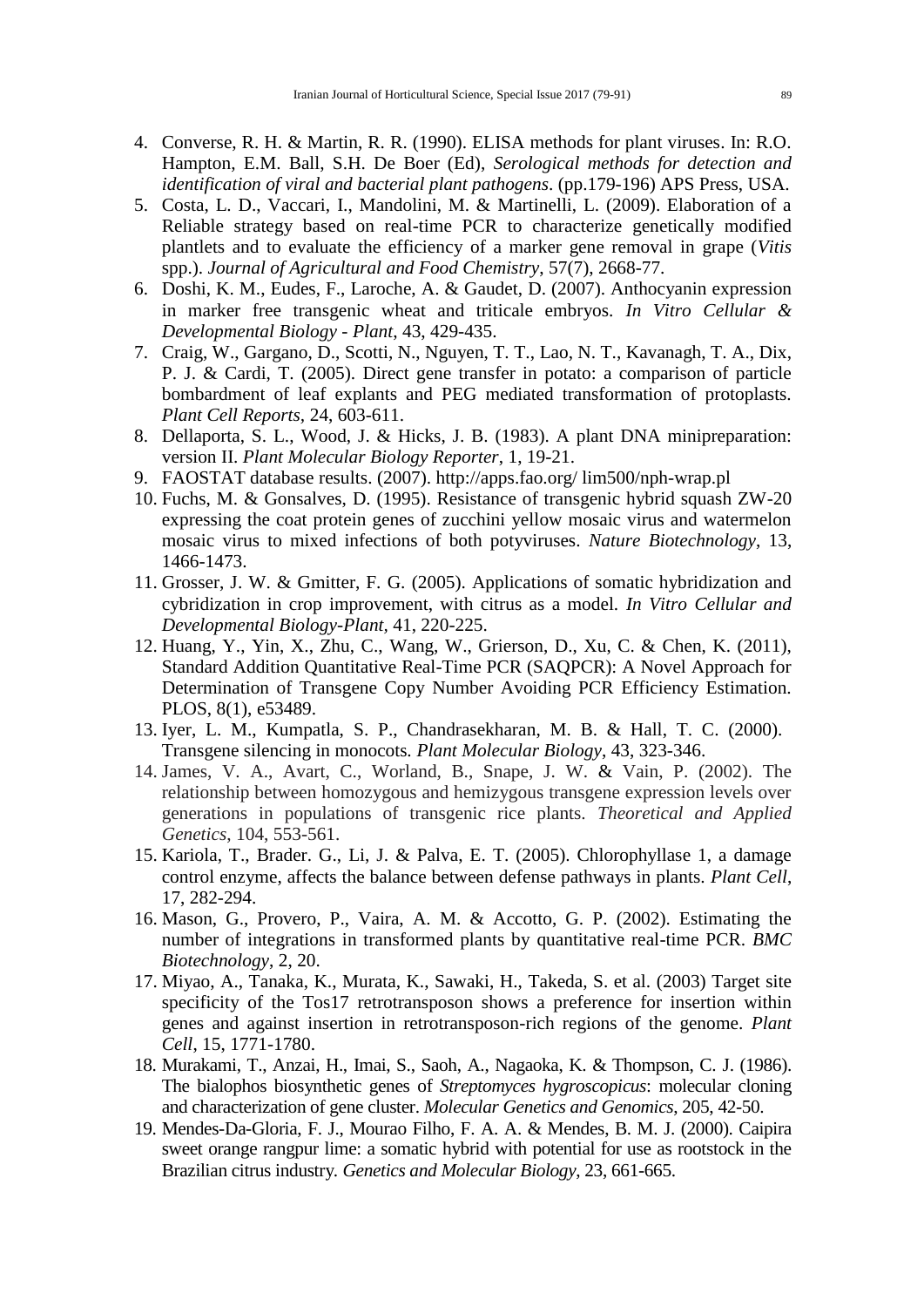- 20. Miki, B. & McHugh, S. (2004). Selectable marker genes in transgenic plants: applications, alternatives and biosafety, *Journal of Biotechnology*, 107, 193-232.
- 21. Murashige, T. & Skoog, F. (1962). A revised medium for rapid growth and bioassays with tobacco tissue cultures. *Physiologia Plantarum*, 15, 473-479.
- 22. Omar, A. A., Dekkers, M. G. H., Graham, J. H. & Grosser, J. W. (2008). Estimation of transgene copy number in transformed citrus plants by quantitative multiplex real-time PCR. *Biotechnology Progress*, 24, 1241-1248.
- 23. Rezadoost, M. H., Sohani M. M., Hatamzadeh A. & Mirzaii M. R. (2013). In vitro regeneration of sour orange (*Citrus aurantium* L.) via direct organogenesis, *Plant Knowledge Journal*, 150-156.
- 24. Rocha-Pe˜na, M. A., Lee, R. F., Lastra, R., Niblett, C. L., Ochoa-Corona, F. M., Garnsey, S. M. & Yokomi, R. K. (1995). *Citrus tristeza virus* and its aphid vector *Toxoptera citricida*: threats to citrus production in the Caribbean and Central, and North America. *Plant Disease*, 79, 437-443.
- 25. Roistacher, C.N. (1991). Graft-transmissible diseases of citrus: Handbook for detection and diagnosis. Food & Agriculture Organisation.
- 26. Scorza, R., Ravelonandro, M., Callahan, A. M., Cordts, J. M., Fuchs, M., Dunez, J. & Gonsalves, D. (1994). Transgenic plums (*Prunus domestica* L.) express the Plum pox virus coat protein gene. *Plant Cell Report*, 14, 18-22.
- 27. Schmidt, M. A. & Parrott, W. A. (2001). Quantitative detection of transgenes in soybean (*Glycine max* (L.) Merrill) and peanut (*Arachis hypogaea* L.) by real-time PCR. *Plant Cell Reports*, 20, 422-428.
- 28. Shou, H., Frame, B., Whitham, S. & Wang, K. (2004). Assessment of transgenic maize events produced by particle bombardment or *Agrobacterium*-mediated transformation. *Molecular Breeding*, 13(2), 201-208.
- 29. Sohani, M. M., Rezadoost, M. H., Zamani, A. H., Mirzae, M. R. & Afsharifar, A. R. (2015). High efficiency Agrobacterium-mediated transformation of sour orange (*Citrus aurantium* L.) using gene encoding Citrus Tristeza Virus coat protein. *Journal of Applied Horticulture*, 17(2), 109-114.
- 30. Sundar, I. K. & Sakthivel, N. (2008). Advances in selectable marker genes for plant transformation, *Journal of Plant Physiology*, 165, 1698-1716.
- 31. Subr, Z., Novakova, S. & Drahovska, H. (2006). Detection of transgene copy number by analysis of the T1 generation of tobacco plants with introduced P3 gene of potato virus A. *Acta Virologica*, 50, 135-138.
- 32. Tan, S., Evans, R. & Singh, B. (2006). Herbicidal inhibitors of amino acid biosynthesis and herbicide- tolerant crops. *Amino Acids*, 30, 195-204.
- 33. Tricoli, D., Carney, K. J., Russell, P. F., McMaster, J. R., Groff, D. W., Hadden, K. C., Himmel, P. T., Hubbard, J. P., Boeshore, M. L. & Quemada, H. D. (1995). Field evaluation of transgenic squash containing single or multiple virus coat protein gene constructs for resistance to Cucumber Mosaic Virus, watermelon mosaic virus 2 and zucchini yellow mosaic virus*. Nature Biotechnology*, 13, 1458-1465.
- 34. Tang, G., Galili, G. & Zhuang, X. (2007). RNAi and microRNA: breakthrough technologies for the improvement of plant nutritional value and metabolic engineering. *Metabolomics*, 3, 357-369.
- 35. Weng, H., Pan, A., Yang, L., Zhang, C. & Liu, Z. (2004). Estimating number of transgene copies intransgenic rapeseed by real-time PCR assay with HMG I/Y as an endogenous reference gene. *Plant Molecular Biology Reporter*, 22, 289-300.
- 36. Weigel D. & Glazebrook, J. (2002). Arabidopsis: A Laboratory Manual by Cold Spring Harbor Laboratory Press, Cold Spring Harbor, New York.